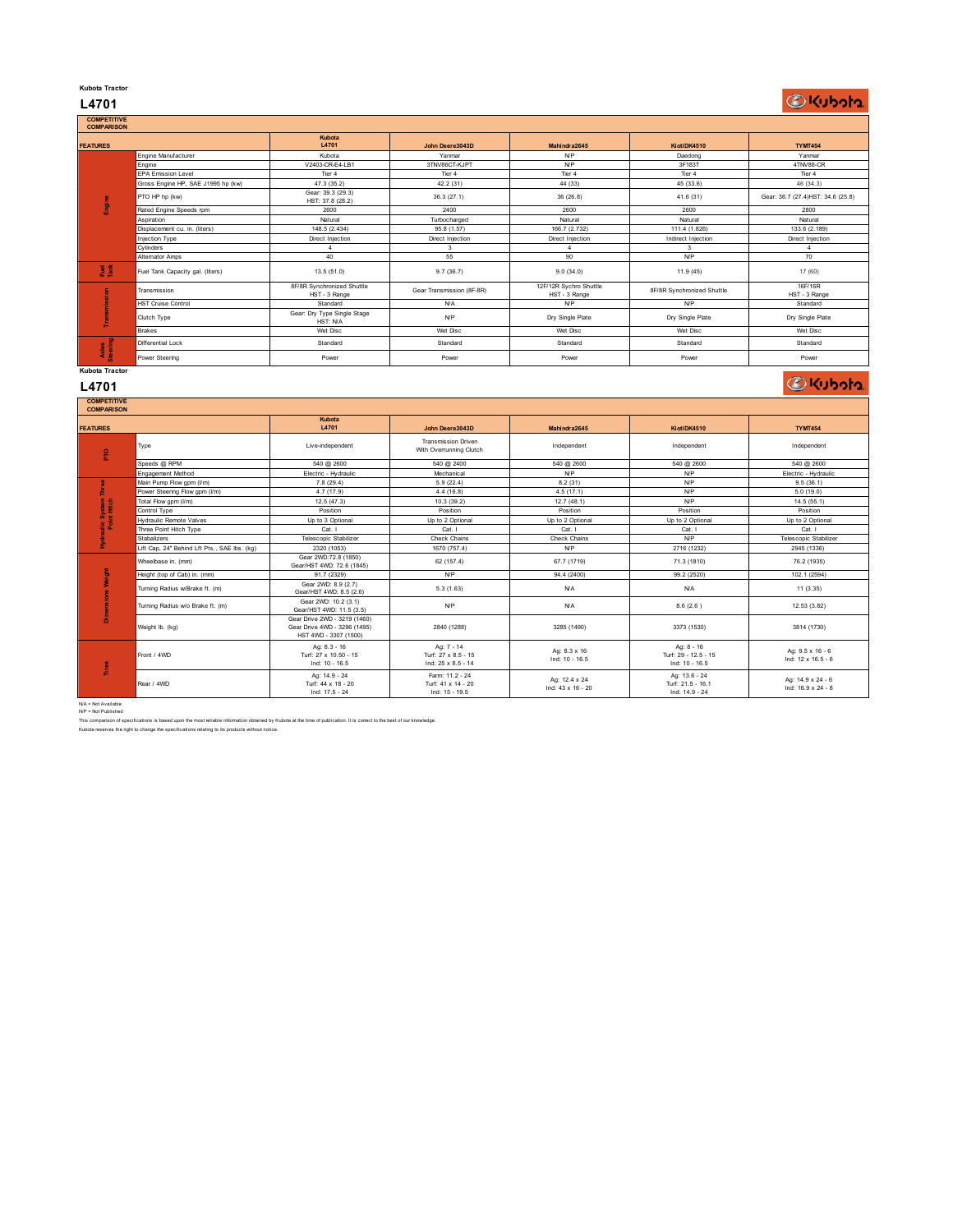### **Kubota Tractor L3301**

|                                 |                                    |                                                         |                            | <b>COMPETITIVE COMPARISON</b> |                                     |                                                                     |                                     |                                                   |
|---------------------------------|------------------------------------|---------------------------------------------------------|----------------------------|-------------------------------|-------------------------------------|---------------------------------------------------------------------|-------------------------------------|---------------------------------------------------|
| <b>FEATURES</b>                 |                                    | Kubota<br>L3301                                         | <b>John Deere</b><br>3035D | <b>John Deere</b><br>3032E    | Mahindra1635                        | KiotiCK3510                                                         | Massey Ferguson1735E                | <b>LSMT235E</b>                                   |
|                                 | Engine Manufacturer                | Kubota                                                  | Yanmar                     | Yanmar                        | NP                                  | Daedong                                                             | IHI Shibaura                        | LS.                                               |
|                                 | Engine                             | D1803-CR-E4                                             | 3TN/88C-KJPT               | 3TNV88C-NJT                   | N/P                                 | 3H-TM4A                                                             | N843T-F                             | L3C19-D2                                          |
|                                 | <b>EPA Emission Level</b>          | Tier 4                                                  | Tier 4                     | Tier 4                        | Tier 4                              | Tier 4                                                              | Tier 4                              | Tier 4                                            |
| <b>Engi</b>                     | Gross Engine HP, SAE J1995 hp (kw) | $33.0(24.6)^*$                                          | 34.7 (25.5)                | 31.2 (22.9)                   | 36.2 (27)                           | 34.9 (26)                                                           | 34 (25.4)                           | 35.0 (26.1)                                       |
|                                 | PTO HP hp (kw)                     | Gear 2WD: 27.7 (20.7)*<br>HST 4WD: 26.2 (19.5)*         | 30.8(23)                   | 25(18.6)                      | Gear: 27.6 (20.6)<br>HST: 26 (19.4) | Gear: 31.8 (23.7)<br>HST: 30.8 (22.9)                               | Gear: 29 (21.6)<br>HST: 27.2 (20.3) | Gear: 29.7 (22.1)<br>HST: 28.0 (20.9)             |
|                                 | Rated Engine Speeds rpm            | 2700                                                    | 2400                       | 2500                          | 2500                                | 2600                                                                | 2600                                | 2600                                              |
|                                 | Aspiration                         | Natural                                                 | Natural                    | Natural                       | Natural                             | Natural                                                             | Turbocharged                        | Natural                                           |
|                                 | Disolacement cu. in. (liters)      | 111.4 (1.826)                                           | 100.2 (1.64)               | 100.2 (1.64)                  | 125 (2.048)                         | 111.4 (1.826)                                                       | 91.3(1.5)                           | 114.7 (1.88)                                      |
|                                 | Injection Type                     | Direct Injection                                        | Direct Injection           | Direct Injection              | Direct Injection                    | Direct Injection                                                    | Direct Injection                    | Indirect Injection                                |
|                                 | Cvlinders                          | 3                                                       | $\mathbf{3}$               | $\mathbf{3}$                  | $\mathbf{3}$                        | $\mathbf{3}$                                                        | $\mathbf{3}$                        | $3 -$                                             |
|                                 | Alternator Amps                    | 40                                                      | 55                         | 55                            | 90                                  | 50                                                                  | NP                                  | 70                                                |
| 3 š                             | Fuel Tank Capacity gal. (liters)   | 11.1(42)                                                | 9.7(36.7)                  | 7.5(28.5)                     | 7.7(29)                             | 9.0(34)                                                             | 10.0(38)                            | 7.4(28)                                           |
| sion                            | Transmission                       | Gear 2WD: Synchro Shuttle.<br>8F/8R<br>HST 4WD: 3 Range | Synchro Shuttle.<br>8F/8R  | HST: 2 Range                  | Gear: 8F/8R<br>HST: 3 Range         | Gear: 2nd and<br>reverse are<br>synchronized, 9F/3R<br>HST: 3 Range | Gear: 8x8HST: 3 Range               | Gear: Synchro Shuttle,<br>12F/12R<br>HST: 3 Range |
|                                 | <b>HST Cruise Control</b>          | Optional                                                | <b>N/A</b>                 | Optional                      | Optional                            | Standard                                                            | <b>N/P</b>                          | <b>N/P</b>                                        |
|                                 | Clutch Type                        | Dry Type Single Stage                                   | <b>N/P</b>                 | <b>NP</b>                     | Dry Single                          | Dry Dual Stage                                                      | NP                                  | <b>N/P</b>                                        |
|                                 | <b>Brakes</b>                      | Wet Disc                                                | Wet Disc                   | Wet Disc                      | Wet Disc                            | Wet Disc                                                            | Wet Disc                            | Wet Multi Disc                                    |
| Axles<br>Steering               | Differential Lock                  | Standard                                                | Standard                   | Standard                      | Standard                            | Standard                                                            | Standard                            | Standard                                          |
|                                 | Steering                           | Power                                                   | Power                      | Power                         | Power                               | Power                                                               | Power                               | Power                                             |
| <b>Kubota Tractor</b><br>1.2204 |                                    |                                                         |                            |                               |                                     |                                                                     |                                     | <b><i>C</i></b> Kuboto                            |

#### **L3301**

|                                 | Transmission                                 | Gear 2WD: Synchro Shuttle,<br><b><i>RF/RR</i></b><br>HST 4WD: 3 Range                         | Synchro Shuttle,<br>8F/8R                               | HST: 2 Range                                                                            | Gear: 8F/8R<br>HST: 3 Range                                   | reverse are<br>synchronized, 9F/3R<br>HST: 3 Range        | Gear: 8x8HST: 3 Range                 | 12F/12R<br>HST: 3 Range                                           |
|---------------------------------|----------------------------------------------|-----------------------------------------------------------------------------------------------|---------------------------------------------------------|-----------------------------------------------------------------------------------------|---------------------------------------------------------------|-----------------------------------------------------------|---------------------------------------|-------------------------------------------------------------------|
|                                 | <b>HST Cruise Control</b>                    | Optional                                                                                      | N/A                                                     | Optional                                                                                | Optional                                                      | Standard                                                  | NP                                    | NP                                                                |
|                                 | Clutch Type                                  | Dry Type Single Stage                                                                         | N/P                                                     | <b>NP</b>                                                                               | Dry Single                                                    | Dry Dual Stage                                            | NP                                    | <b>N/P</b>                                                        |
|                                 | <b>Rrakes</b>                                | Wet Disc                                                                                      | Wet Disc                                                | Wet Disc                                                                                | Wet Disc                                                      | Wet Disc                                                  | Wet Disc                              | Wet Multi Disc                                                    |
| Axles<br>Steering               | Differential Lock                            | Standard                                                                                      | Standard                                                | Standard                                                                                | Standard                                                      | Standard                                                  | Standard                              | Standard                                                          |
|                                 | Steering                                     | Power                                                                                         | Power                                                   | Power                                                                                   | Power                                                         | Power                                                     | Power                                 | Power                                                             |
| <b>Kubota Tractor</b>           |                                              |                                                                                               |                                                         |                                                                                         |                                                               |                                                           |                                       |                                                                   |
| L3301                           |                                              |                                                                                               |                                                         |                                                                                         |                                                               |                                                           |                                       | <b><i>OKubota</i></b>                                             |
|                                 |                                              |                                                                                               |                                                         | <b>COMPETITIVE COMPARISON</b>                                                           |                                                               |                                                           |                                       |                                                                   |
| <b>FEATURES</b>                 |                                              | Kubota<br>L3301                                                                               | <b>John Deere</b><br>3035D                              | <b>John Deere</b><br>3032E                                                              | Mahindra1635                                                  | KiotiCK3510                                               | <b>Massey Ferguson1735E</b>           | <b>LSMT235E</b>                                                   |
| £                               | Type                                         | Gear 2WD: Transmission Driven<br>with overrunning<br>HST 4WD: Live with<br>overrunning clutch | <b>Transmission Driven</b><br>With Overrunning Clutch   | Independent                                                                             | Gear: IndependentHST: Live                                    | Live                                                      | Transmission driven                   | Independent                                                       |
|                                 | Speeds @ RPM                                 | 540 @ 2700                                                                                    | 540 @ 2400                                              | 540 @ 2500                                                                              | 540 @ 2500                                                    | 540 @ 2600                                                | 540 @ 2600                            | 540 @ 2600                                                        |
|                                 | Engagement Method                            | Mechanical                                                                                    | Mechanical                                              | Electric                                                                                | NP                                                            | Mechanical                                                | Mechanical                            | NP                                                                |
|                                 | Main Pump Flow gpm (I/m)                     | 6.3(23.9)                                                                                     | 5.9(22.4)                                               | 5.3(17.2)                                                                               | 7.5(28.5)                                                     | <b>NP</b>                                                 | 6.7(25.5)                             | 8.2(31)                                                           |
|                                 | Power Steering Flow gpm (I/m)                | 3.8(14.5)                                                                                     | 4.4(16.8)                                               | 4.0(15.0)                                                                               | 3.3(12.2)                                                     | <b>NP</b>                                                 | 3.8(14.4)                             | 4.1(15.5)                                                         |
|                                 | Total Flow gpm (I/m)                         | 10.1(38.4)                                                                                    | 10.3(39.2)                                              | 9.3(35.2)                                                                               | 10.8 (40.7)                                                   | 11.7(44.4)                                                | 10.5(39.9)                            | 12.3(46.6)                                                        |
| System <sup>1</sup><br>nt Hitch | Control Type                                 | Position                                                                                      | Position                                                | Position                                                                                | Position                                                      | Position                                                  | Position                              | Position                                                          |
|                                 | <b>Hydraulic Remote Valves</b>               | Up to 3 Optional                                                                              | Up to 2 Optional                                        | Up to 2 Optional                                                                        | Uo to 2 Optional                                              | Up to 2 Optional                                          | Up to 2 Optional                      | Up to 2 Optional                                                  |
| 음호                              | Three Point Hitch Type                       | Cat. I                                                                                        | Cat. I                                                  | Cat. I                                                                                  | Cat. I                                                        | Cat.                                                      | Cat. I                                | Cat. I                                                            |
|                                 | Stabalizers                                  | Check Chains (Telescopic Optional)                                                            | Check Chains                                            | Check Chains                                                                            | <b>Telescoping Stabilizers</b>                                | Check Chains                                              | N/P                                   | NP                                                                |
|                                 | Lift Cap. 24" Behind Lft Pts., SAE Ibs. (kg) | 1433 (650)                                                                                    | 1670 (757.4)                                            | 1356 (615.1)                                                                            | N/P                                                           | 1631 (740)                                                | 1600 (725)                            | 1808 (820)                                                        |
|                                 | Wheelbase in, (mm)                           | 63.3 (1610)                                                                                   | 62 (1574)                                               | 60 (1525)                                                                               | 73 (1854)                                                     | 65.7 (1670)                                               | 65.9 (1675)                           | 69 (1753)                                                         |
|                                 | Height (top of Cab) in. (mm)                 | 91.7 (2330)                                                                                   | 82.3 (2090)                                             | 82.3 (2090)                                                                             | Gear: 90.2 (2290)HST: 88 (2235)                               | 99.2 (2520)                                               | 97.6 (2480)                           | 88 (2235)                                                         |
|                                 | Turning Radius w/Brake ft. (m)               | 2WD: 7.9 (2.4)<br>4WD: 8.2 (2.5)                                                              | 5.3(1.63)                                               | <b>N/P</b>                                                                              | 8.5(2.6)                                                      | 8(2.4)                                                    | N/P                                   | NP                                                                |
|                                 | Turning Radius w/o Brake ft. (m)             | 2WD: 8.9 (2.7)<br>4WD: 10.5 (3.2)                                                             | N/P                                                     | 9.4(2.9)                                                                                | NP                                                            | <b>NP</b>                                                 | NP                                    | N/P                                                               |
| F                               | Weight Ib. (kg)                              | Gear 2WD: 2557 (1160)<br>Gear 4WD: 2734 (1240)<br>HST 4WD: 2778 (1260)                        | 2811 (1275)                                             | 2222 (1008)                                                                             | Gear: 3086 (1400)<br>HST: 3075 (1395)<br>HST Cab: 3527 (1600) | Gear: 2679 (1215)<br>HST: 2734 (1240)                     | Gear: 2734 (1240)<br>HST: 2767 (1255) | Gear: 2866 (1300)<br>HST: 2870 (1302)                             |
| L <sub>ine</sub>                | Front / 4WD                                  | Ag: 7.2 - 16<br>Turf: 25 x 8.5 - 14<br>Ind: 27 × 8.50 - 15<br>AG/Ind Hybrid: 27 x 8.5 - 15    | Ag: 7 - 14<br>Turf: 27 x 8.5 - 15<br>Ind: 25 x 8.5 - 14 | Ag: 7 - 14<br>Turf: 27 x 8.5 - 15<br>Ind: 25 x 8.5 - 14<br>Ag/Ind Hybrid: 27 x 8.5 - 15 | Ag: 7 x 16<br>Ind: 28 x 8.5 - 15<br>Turf: 25 x 8.5 - 14       | Ag: 7 - 16<br>Turf: 28 x 8.5 - 15/6<br>Ind: 27 x 8.5 - 15 | Ag: 7 - 16<br>Ind: 27 x 8.5 - 15      | Ag: $7 - 14$<br>Ind: $25 \times 8.5 - 14$<br>Turf: 25 x 8.5 - 14  |
|                                 | Rear / 4WD                                   | Ag: 11.2 - 24<br>Turf: 13.6 - 16<br>Ind: 15 - 19.5<br>AG/Ind Hybrid: 15 - 19.5                | Ag: 11.2 - 24<br>Turf: 41 x 14 - 20<br>Ind: 15 - 19.5   | Ag: 11.2 - 24<br>Turf: 41 x 14 - 20<br>Ind: 15 - 19.5<br>Ag/Ind Hybrid: 43 x 16 - 20    | Ag: 11.2 x 24<br>Ind: 43 x 16 - 20<br>Turf: 13.6 x 16         | Ag: 11.2 - 24<br>Turf: 41 x 14 - 20/4<br>Ind: 15 - 19.5   | Ag: 11.2 - 24<br>Ind: 15 - 19.5       | Ag: $11.2 - 24$<br>Ind: $43 \times 16 - 20$<br>Turf: 41 x 14 - 20 |
|                                 |                                              |                                                                                               |                                                         |                                                                                         |                                                               |                                                           |                                       |                                                                   |

N/A = Not Available N/P = Not Published

This comparison of specifications is based upon the most reliable information obtained by Kubota at the time of publication. It is correct to the best of our knowledge.<br>Kubota reserves the right to change the specification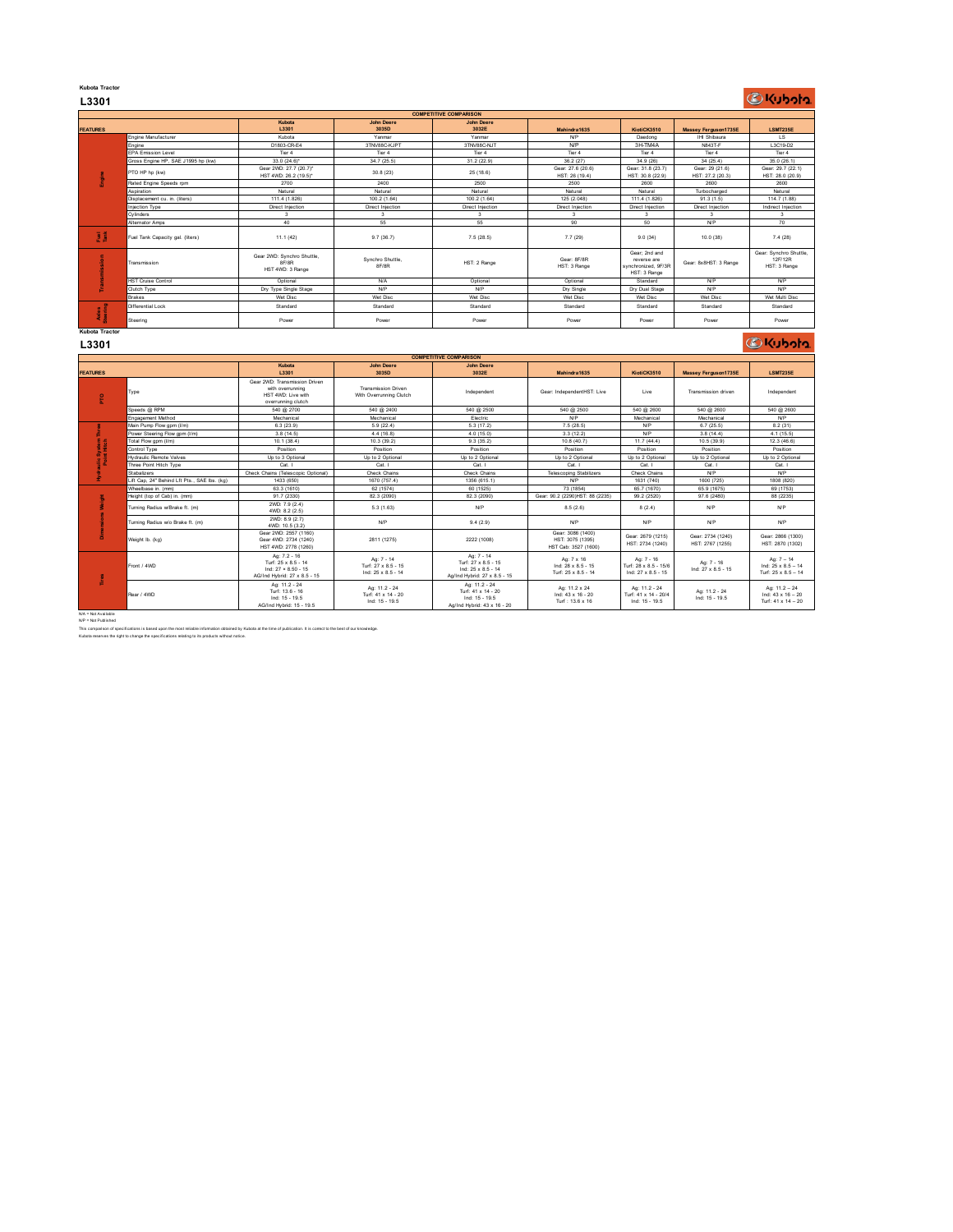# **Kubota Tractor**

# **L3901**

# C Kubota

|                                | <b>COMPETITIVE COMPARISON</b>      |                                                            |                                                       |                                             |                                    |                                                                  |                                 |                            |  |
|--------------------------------|------------------------------------|------------------------------------------------------------|-------------------------------------------------------|---------------------------------------------|------------------------------------|------------------------------------------------------------------|---------------------------------|----------------------------|--|
| <b>FEATURES</b>                |                                    | Kubota<br>L3901                                            | John Deere3043D                                       | John Deere3038E                             | Mahindra1640                       | KiotiCK4010                                                      | <b>Massey Ferguson</b><br>1740E | <b>LSMT240E</b>            |  |
|                                | Engine Manufacturer                | Kubota                                                     | Yanmar                                                | Yanmar                                      | <b>N/P</b>                         | Daedong                                                          | <b>IHI Shibaura</b>             | LS.                        |  |
|                                | Engine                             | D1803-CR-E4-LB3                                            | 3TNV86CT-KJPT                                         | 3TNV86CT-NJT                                | N/P                                | 3H-TH4A                                                          | N843T-F                         | L3C19-T                    |  |
|                                | <b>EPA Emission Level</b>          | Tier 4                                                     | Tier 4                                                | Tier 4                                      | Tier 4                             | Tier 4                                                           | Tier 4                          | Tier 4                     |  |
|                                | Gross Engine HP. SAE J1995 hp (kw) | 37.5 (28.0)                                                | 42.2 (31)                                             | 37.2(27.4)                                  | 38.7(28.9)                         | 39.6 (29.5)                                                      | 38.5 (28.7)                     | 40(29.8)                   |  |
| P<br>m                         | PTO HP hp (kw)                     | Gear 2WD/4WD: 32.1 (23.9)<br>HST: 30.6 (22.8)              | 36.3 (27.1)                                           | 30(22.4)                                    | Gear: 29.9 (22.3) HST: 27.7 (20.6) | Gear: 34.8 (25.9)<br>HST: 33.3 (24.8)                            | 32.7 (24.4)                     | 34(25.4)                   |  |
|                                | Rated Engine Speeds rpm            | 2700                                                       | 2400                                                  | 2500                                        | 2400                               | 2600                                                             | 2800                            | 2600                       |  |
|                                | Aspiration                         | Natural                                                    | Turbocharged                                          | Turbocharged                                | Natural                            | Natural                                                          | Turbocharged                    | Turbocharged               |  |
|                                | Displacement cu. in. (liters)      | 111.4 (1.83)                                               | 95.8 (1.57)                                           | 95.7 (1.57)                                 | 166.7 (2.73)                       | 111.4 (1.83)                                                     | 91.3(1.5)                       | 114.7 (1.88)               |  |
|                                | <b>Injection Type</b>              | Direct Inject                                              | High Pressure Common<br>Rail.<br><b>Direct Inject</b> | High Pressure Common Rail.<br>Direct Inject | Direct Injection                   | Common Rail, Direct Inject                                       | In-Line Pump System, Indirect   | Common Rail, Direct Inject |  |
|                                | Cvlinders                          | 3                                                          | 3                                                     | 3                                           | $\Lambda$                          | $\overline{\mathbf{3}}$                                          | 3                               | 3                          |  |
|                                |                                    |                                                            |                                                       |                                             |                                    |                                                                  |                                 |                            |  |
|                                | Alternator Amps                    | 40                                                         | 55                                                    | 55                                          | 90                                 | $50 -$                                                           | <b>N/P</b>                      | 70                         |  |
| 훈                              | Fuel Tank Capacity gal. (liters)   | 11.1 (42.0)                                                | 9.7(36.7)                                             | 7.5(28.5)                                   | 7.7(29)                            | 9.0(34)                                                          | 10 (38)                         | 7.4(28)                    |  |
|                                | Transmission                       | Gear 2WD/4WD: Synchro Shuttle<br>8F/8R<br>HST 4WD: 3 Range | Gear Transmission (8F-<br>8R)                         | Hydrostatic - 2 Range                       | Gear: 8F / 8R<br>HST: 3 Ranges     | Gear: 2nd and reverse are<br>synchronized, 9F/3R<br>HST: 3 Range | D: Synchro Shuttle.8F/8R HST    | Gear: F12/R12HST: 3 Range  |  |
|                                | <b>HST Cruise Control</b>          | Optional                                                   | <b>N/A</b>                                            | Optional                                    | N/P                                | Standard (HST only)                                              | <b>N/P</b>                      | <b>N/P</b>                 |  |
|                                | Clutch Type                        | Dry Type Single Stage                                      | <b>N/P</b>                                            | <b>N/P</b>                                  | Dry Single                         | Dry Dual Stage                                                   | <b>N/P</b>                      | <b>N/P</b>                 |  |
|                                | <b>Brakes</b>                      | Wet Disc                                                   | Wet Disc                                              | Wet Disc                                    | Wet Disc                           | Wet Disc                                                         | Internal Wet Disc               | Wet. Multi-Disc            |  |
|                                | Differential Lock                  | Standard                                                   | <b>N/P</b>                                            | Standard                                    | Standard                           | Standard                                                         | <b>N/P</b>                      | <b>N/P</b>                 |  |
| Axles<br>teering<br><b>COL</b> | Power Steering                     | Power                                                      | Power                                                 | Power                                       | Power                              | Power                                                            | Power                           | Power                      |  |

### **L3901**

# **BKubota**

| <b>Smissio</b>                 | ransmission                                  | Gear 2WD/4WD: Synchro Shuttle<br>8F/8R<br>HST 4WD: 3 Range                                        | Gear Transmission (8F-<br>8R)                           | Hydrostatic - 2 Range                                                                   | Gear: 8F / 8R<br>HST: 3 Ranges                                | Gear; 2nd and reverse are<br>synchronized, 9F/3R<br>HST: 3 Range | D: Synchro Shuttle, 8F/8R HST          | Gear: F12/R12HST: 3 Range                                      |
|--------------------------------|----------------------------------------------|---------------------------------------------------------------------------------------------------|---------------------------------------------------------|-----------------------------------------------------------------------------------------|---------------------------------------------------------------|------------------------------------------------------------------|----------------------------------------|----------------------------------------------------------------|
|                                | <b>HST Cruise Control</b>                    | Optional                                                                                          | <b>N/A</b>                                              | Optional                                                                                | <b>N/P</b>                                                    | Standard (HST only)                                              | <b>N/P</b>                             | N/P                                                            |
|                                | Clutch Type                                  | Dry Type Single Stage                                                                             | <b>N/P</b>                                              | <b>N/P</b>                                                                              | Dry Single                                                    | Dry Dual Stage                                                   | <b>N/P</b>                             | <b>N/P</b>                                                     |
|                                | <b>Brakes</b>                                | Wet Disc                                                                                          | Wet Disc                                                | Wet Disc                                                                                | Wet Disc                                                      | Wet Disc                                                         | Internal Wet Disc                      | Wet. Multi-Disc                                                |
|                                | Differential Lock                            | Standard                                                                                          | N/P                                                     | Standard                                                                                | Standard                                                      | Standard                                                         | <b>N/P</b>                             | NP                                                             |
| Axles<br>teering               | Power Steering                               | Power                                                                                             | Power                                                   | Power                                                                                   | Power                                                         | Power                                                            | Power                                  | Power                                                          |
| <b>Kubota Tractor</b><br>L3901 |                                              |                                                                                                   |                                                         |                                                                                         |                                                               |                                                                  |                                        | <b>DKubota</b>                                                 |
|                                |                                              |                                                                                                   |                                                         | <b>COMPETITIVE COMPARISON</b>                                                           |                                                               |                                                                  |                                        |                                                                |
| <b>FEATURES</b>                |                                              | Kubota<br>L3901                                                                                   | John Deere3043D                                         | John Deere3038E                                                                         | Mahindra1640                                                  | KiotiCK4010                                                      | <b>Massey Ferguson</b><br>1740E        | <b>LSMT240E</b>                                                |
| ę                              | Type                                         | Gear 2WD/4WD: Live-continuous<br>running<br>HST 4WD: Live with overrunning<br>clutch              | <b>Transmission Driven</b><br>With Overrunning Clutch   | Independent                                                                             | Gear: Independent<br>HST: Live                                | Gear: Live<br>HST: Live                                          | Gear: Independent<br>HST: Trans Driven | Independent                                                    |
|                                | Speeds @ RPM                                 | 540 @ 2700                                                                                        | 540 @ 2400                                              | 540 @ 2500                                                                              | 540 @ 2400                                                    | 540 @ 2600                                                       | 540 @ 2800                             | 540 @ 2600                                                     |
|                                | <b>Engagement Method</b>                     | Live with overrunning clutch                                                                      | Mechanical                                              | Electric                                                                                | <b>N/P</b>                                                    | Mechanical                                                       | <b>N/P</b>                             | <b>N/P</b>                                                     |
|                                | Main Pump Flow gpm (I/m)                     | 6.3(23.9)                                                                                         | 5.9(22.4)                                               | 5.3(20.2)                                                                               | 7.7(29)                                                       | <b>N/P</b>                                                       | 7.2(27.3)                              | 8.2(31.04)                                                     |
| System<br>nt Hitch             | Power Steering Flow gpm (I/m)                | 3.8(14.5)                                                                                         | 4.4(16.8)                                               | 4(15)                                                                                   | 3.7(12.8)                                                     | <b>N/P</b>                                                       | 4.1(15.4)                              | Gear: 4.1 (15.5)HST: 5.5 (20.8)                                |
|                                | Total Flow gpm (I/m)                         | 10.1(38.4)                                                                                        | 10.3(39.2)                                              | 9.3(35.2)                                                                               | 11.4 (41.8)                                                   | 11.7(44.4)                                                       | 11.3(42.7)                             | Sear: 12.3 (46.6)HST: 13.7 (51.9)                              |
|                                | Control Type                                 | Position                                                                                          | Position                                                | Position                                                                                | Position                                                      | Position                                                         | Position                               | Position                                                       |
| Hydraulic<br>Three Poir        | <b>Nydraulic Remote Valves</b>               | Up to 3 Optional                                                                                  | Up to 2 Optional                                        | Up to 2 Optional                                                                        | Up to 2 Optional                                              | Up to 2 Optional                                                 | Up to 2 Optional                       | Up to 3 Optional                                               |
|                                | Three Point Hitch Type                       | Cat                                                                                               | Cat.                                                    | Cat.                                                                                    | Cat I                                                         | Cat I                                                            | Cat. I                                 | Cat. I                                                         |
|                                | <b>Stabalizers</b>                           | Check Chains (Telescoping Optional)                                                               | Check Chains                                            | Check Chains                                                                            | <b>Telescoping Stabilizers</b>                                | Check Chains                                                     | <b>N/P</b>                             | <b>N/P</b>                                                     |
|                                | Lift Cap, 24" Behind Lft Pts., SAE Ibs. (kg) | 1432 (650)                                                                                        | 1670 (757.4)                                            | 1356 (615.1)                                                                            | <b>N/P</b>                                                    | 1631 (740)                                                       | 1600 (725)                             | 2755 (1249)                                                    |
|                                | Wheelbase in. (mm)                           | 63.3 (1610)                                                                                       | 62 (157.4)                                              | 62.8 (159.5)                                                                            | 76.9 (1953)                                                   | 65.7 (1670)                                                      | 65.9 (1675)                            | 69                                                             |
|                                | Height (top of Cab) in. (mm)                 | 91.7 (2330)                                                                                       | N/P                                                     | N/P                                                                                     | Gear: 91.5 (2324)<br>HST: 89.4 (2270)                         | 99.2 (2520)                                                      | 97.6 (2480)                            | 88                                                             |
| Wel aht                        | furning Radius w/Brake ft. (m)               | 2WD: 7.9 (2.4)<br>4WD: 8.2 (2.5)                                                                  | 5.3(1.63)                                               | N/P                                                                                     | 9.2(2.8)                                                      | 8(2.4)                                                           | <b>N/P</b>                             | NP                                                             |
| Di men:                        | furning Radius w/o Brake ft. (m)             | 2WD: 8.9 (2.7)<br>4WD: 10.5 (3.2)                                                                 | <b>N/P</b>                                              | 9.4(2.9)                                                                                | <b>N/P</b>                                                    | <b>N/P</b>                                                       | <b>N/P</b>                             | <b>N/P</b>                                                     |
|                                | Weight lb. (kg)                              | F: 2590 (1175)<br>DT: 2767 (1255)<br>HST: 2778 (1260)                                             | 2840 (1288)                                             | 2222 (1008)                                                                             | Gear: 3186 (1448)<br>HST: 3175 (1440)<br>HST Cab: 3627 (1645) | Manual: 2679 (1215)<br>HST: 2734 (1240)                          | Gear: 2756 (1250)<br>HST: 2789 (1265)  | Gear: 2881 (1307)<br>HST: 2884 (1308)                          |
| Tires                          | Front / 4WD                                  | Ag: 7.2 - 16<br>Turf: 25 x 8.5 - 14<br>Ind: $27 \times 8.50 - 15$<br>Ag/Ind Hybrid: 27 x 8.5 - 15 | Ag: 7 - 14<br>Turf: 27 x 8.5 - 15<br>Ind: 25 x 8.5 - 14 | Ag: 7 - 14<br>Turf: 27 x 8.5 - 15<br>Ind: 25 x 8.5 - 14<br>Ag/Ind Hybrid: 27 x 8.5 - 15 | Ag: 7 x 16<br>Ind: 28 x 8.5 - 15<br>Turf: 27 x 10.5 - 15      | Ag: 7 - 16<br>Turf: 28 x 8.5 - 15/6<br>Ind: 27 x 8.5 - 15        | Ag: 7 - 16<br>Ind: 27 x 8.5 - 15       | Ag: 7 - 14<br>Ind: $25 \times 8.5 - 14$<br>Turf: 25 x 8.5 - 14 |
|                                | Rear / 4WD                                   | Ag: 11.2 - 24<br>Turf: 13.6 - 16<br>$Ind: 15 - 19.5$<br>Ag/Ind Hybrid: 15 - 19.5                  | Ag: 11.2 - 24<br>Turf: 41 x 14 - 20<br>Ind: 15 - 19.5   | Ag: 11.2 - 24<br>Turf: 41 x 14 - 20<br>Ind: $15 - 19.5$<br>Ag/Ind Hybrid: 43 x 16 - 20  | Ag: 11.2 x 24<br>Ind: 43 x 16 - 20<br>Turf: 41 x 14 - 20      | Ag: 11.2 - 24<br>Turf: 41 x 14 - 20/4<br>Ind: 15 - 19.5          | Ag: 11.2 - 24<br>Ind: 15 - 19.5        | Ag: $11.2 - 24$<br>Ind: 43 x 16 - 20<br>Turf: 41 x 14 - 20     |

N/A = Not Available N/P = Not Published

This comparison of specifications is based upon the most reliable information obtained by Kubota at the time of publication. It is correct to the best of our knowledge.<br>Kubota reserves the right to change the specification